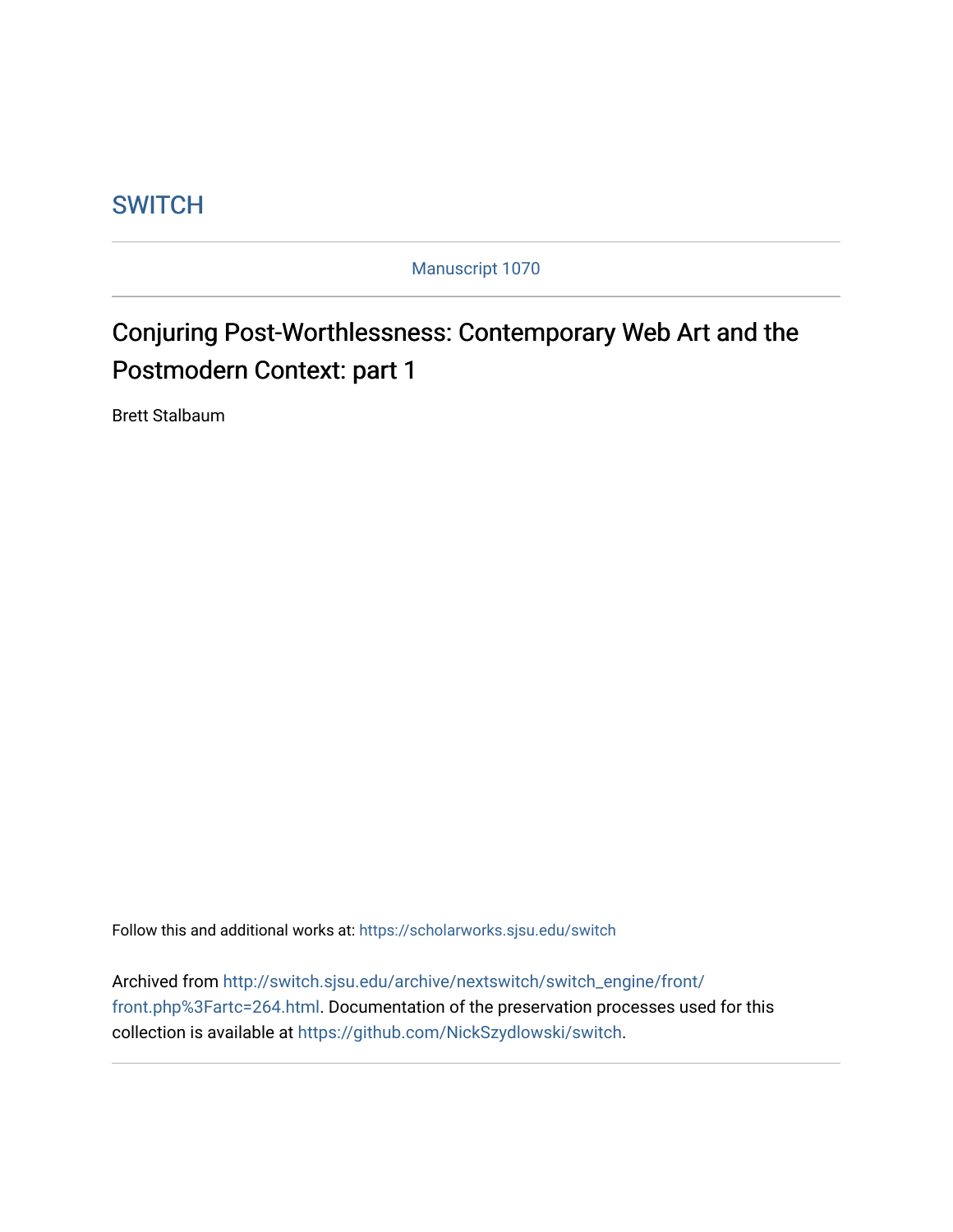$+$ 

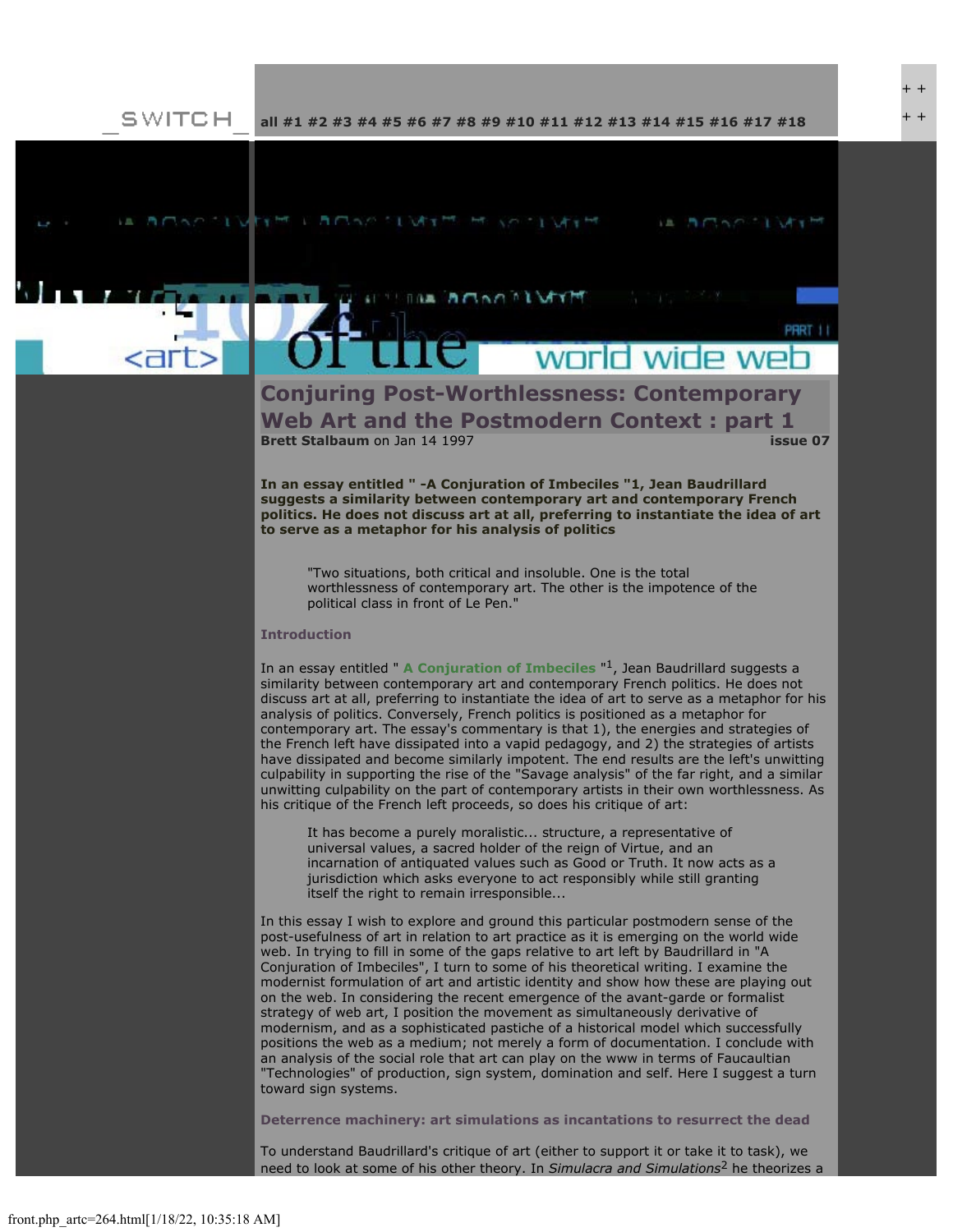new set of foundations for social experience, which when stripped of some of his more extreme conclusions forms the basis of a useful critical perspective with which to treat the the issue of art on the world wide web. The basic idea is that models of the real have become more fundamental than the real:

It is the generation by models of a real without origin or reality: a hyperreal. The territory no longer precedes the map, nor does it survive it. It is nevertheless the map that precedes the territory-*precession of simulacra* (1) (italics his)

Based on this, Baudrillard theorizes contemporary social space as one in which meaning and foundations of difference based on the real implode. For example, all distinction between the political behavior of the right and the left is lost, but the model survives in a state more real than real. The implosion of the real and the power of the model then become the dominant social facts in the construction of existence and being, and simulation becomes the central process through which this "hyperreal" is mediated. The explication of simulation as culturally central has serious consequences for the evaluation of art on the web, specifically because the web is a major and expanding cultural center of simulation. If the imposition of simulacra as a prescient model (no longer as second order representation) is a phenomena that applies to art at all, it surely applies to art as it is represented in the world wide web.

Steven Best and Douglas Kellner<sup>3</sup> point out that when the theory is pushed to its (hyper)logical extremes, as is Baudrillard's tendency, it closes off social and even physical phenomena which are readily observable.

Baudrillard argues that the masses become bored and resentful of their constant bombardment with messages...[and] thus become a sullen silent majority in which all meaning, messages, and solicitations implode as if sucked into a black hole. The social thus disappears and with it distinctions between classes, political ideologies, cultural forms...(121)

While we can analyze such collapse of meaning in many kinds of social events and ideas, it is nevertheless clear that the social world is still grounded in economics and distribution. Certainly these concepts, (implosive cultural meaning and representation on one hand; the social distribution of wealth on the other), are interconnected as parts of a complex fabric. This means, for the purpose of analysis, that Baudrillard's theory is simultaneously vital, and yet inadequate in how it deals with productive and distributive forces in the economy.

How is art manifested in this implosive space of "meaning, messages, and solicitations"? The important notion to glean from Baudrillard is that simulation serves a social purpose: simulation masks its own hyperreality. The simulacra or map overtook the real in order of social importance, while simultaneously deterring a social awareness of their role in doing so. In *Simulacra and Simulations* Disneyland is analysed as such a simulacra which serves to reconstitute the real:

Disneyland exists in order to hide that it is the "real" country, all of the "real" America that is Disneyland... The imaginary of Disneyland is neither true nor false, it is a *deterrence machine* set up in order to rejuvenate the fiction of the real in the opposite camp. (13, italics mine)

Based on this idea, the critical perspective which emerges regarding art on the world wide web forms around this question: to what extent does representation on the world wide web which positions itself as art act as deterrence machinery to reify art, artists and art practices as real? Under an analysis of art on the WWW as a deterrence machinery, the simulacra on the web serves a similar function as does Disneyland in Baudrillard's example: art on the web functions to conceal the fact that it is the rest of the artworld that is "Worthless". Art as represented on the web, the hundreds of museum, gallery, education and working artist sites, serve to conceal that it is art practice itself that is dead. A perhaps more accurate way of positioning art within such an analysis is that art is an impotent cultural form living on artificial life support through art administration and institutions. Art in this sense, on the web or in the world<sup>4</sup>, exists to rejuvenate the fiction of art. This notion of art as living meaninglessly on artificial life support impacts a variety (perhaps a plurality), of less theoretical social perspectives.<sup>5</sup> It would be sad if artists were the last people to either understand or accept that this analysis has both enough theoretical validation and public support to undercut the cultural impact of almost anything called art. If this were the case, there would be no time to escape what amounts to a burning house.

There is, however, a way to view this situation so that the precession of models leads to an understanding capable of enabling routes of escape. There are deeper level models invested in the figure of the artist which need to be drawn out and eviscerated. These are for the most part related to the latent selfhoods of artistic identity from the modern era. This basically Faucaultian critique emerges from the idea that art is a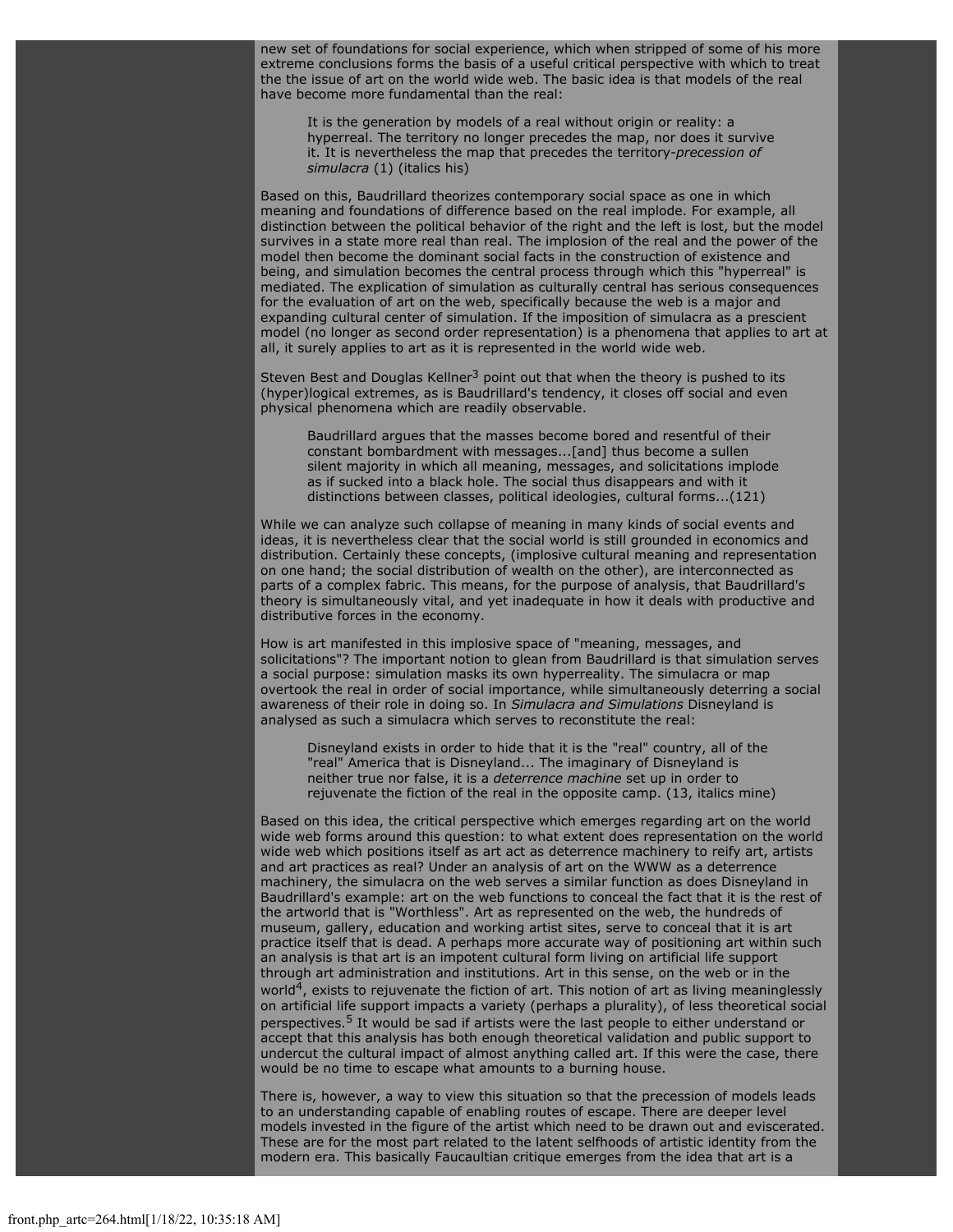historically determined notion based on practices and objects, which in art's case also meet various semiotic conditions. The gallery, the museum, the materials, the objects, the patronage and the simulacra which form the art market are then seen not as deterrence machinery but rather as social practices which emerge from complex and contingent conditions. The focus then changes from contemporary art's worthlessness to how it can be made useful again. In this sense it is not enough to say that art is catatonic, but rather to understand how contemporary postmodern/postindustrial contingencies effect art practice and to situate that practice strategically within them.

#### **Habitual modernism as the root of all worthlessness**

Theorizing art practice on the world wide web is problematic because the intersection of 'art' and 'the world wide web' introduces multiple and discursive fields of inquiry into the questions at hand. The western concept of 'art' has been theoretically reconsidered in a variety of guises related to the postmodern turn. $(2)^6$  When combined with the emergence of the internet as a serious social and economic force as well as the accompanying identity issues raised by it, the increasingly unavoidable question that arises for artists is "What strategy do I employ in relation to this thing?" For the most part artists and art institutions have evaluated the web as marketing tool, either to sell objects or bring people past the ticket window.<sup>7</sup> In this sense, the web is not used for art expression beyond what words and pictures can document about objects and practices that lie outside of the internet.

An expanded way to look at the situation is to consider how closely this strategy of marketing is a reflection of modernist constructions of what art is. Mary Anne Staniszewski provides us with a clear description of modernism in the arts:

Art-as-we-know-it is an emblem of [the] rights of modern subjecthood. In modernity, visual culture does not embody the mysteries of myth and ritual conjured by powers beyond humanity. It is not produced upon the command of the church or crown. Its marker does not subscribe to the dictates of an academy run by the state. Traditionally, great modern Art is made by one creator, who is inspired to produce it. This kind of inspiration has been understood as the rare gift of genius.

Art functions as a demonstration of its maker's freedom, and it exemplifies the modern subject's right to own something and exchange it. A work of art has traditionally been seen as the artist's absolute property, a surrogate for and realization of his or her essential self. The artwork when exhibited and exchanged within the "free market" acquires meaning and value. $(104)^8$ 

That art making is an act that springs from "inspiration", that it is the result of "genius", and that such art is "rare" roughly form the nexus of modernist assumptions and beliefs regarding art which many people, especially artists, hold very closely. That art is also a product of worth in the market place, and that it derives its value relative to that marketplace are equally common assumptions. On the web these assumptions are both reproduced verbatim and simultaneously challenged by the ontologically implosive method of reproduction and distribution. It is easy to see in the most typical of art sites, (the individual artist's homepage or 'gallery'), a clear focus on the individual artist as both the inspired creative wellspring from which the work emerges, as well as explicite reference to the value-added nature of the production via its position in the marketplace as an aesthetic product. One example:

"My intent in painting the landscape is to center myself in the presence of nature so that each painting might emanate Its energy. I strive to make paintings that are an open door to the experience of nature rather than simply a representation of it." **<http://www.earthnet.net/~artshop/bio.html>**

"Prices available by phone, regular mail, & email." **<http://www.earthnet.net/~artshop/>**

Here we see that the artist is central to the work, acting as a kind of medium (in the paranormal sense), mediating an experience between the viewer and other worlds, in this case "nature." And of course it is a mediated experience through an object which is for sale. The specific problems here are that the experience of nature is culturally determined just as the experience of art is, and by painting a reference to it, then further pushing it into the hyperreal by scanning it and posting it on the web, the artist is constructing an idea of art from modern models unstrategically and without reference or relevance to contemporary social contingencies. There is no question raised about whether landscape painting, electronically presented on the web, is a productive sign system which could ever actually mediate an experience with nature. (It's an equally valid question whether a painting can accomplish this.) The role of the artist is here assumed from a vast cultural pool of unquestioned knowledge about what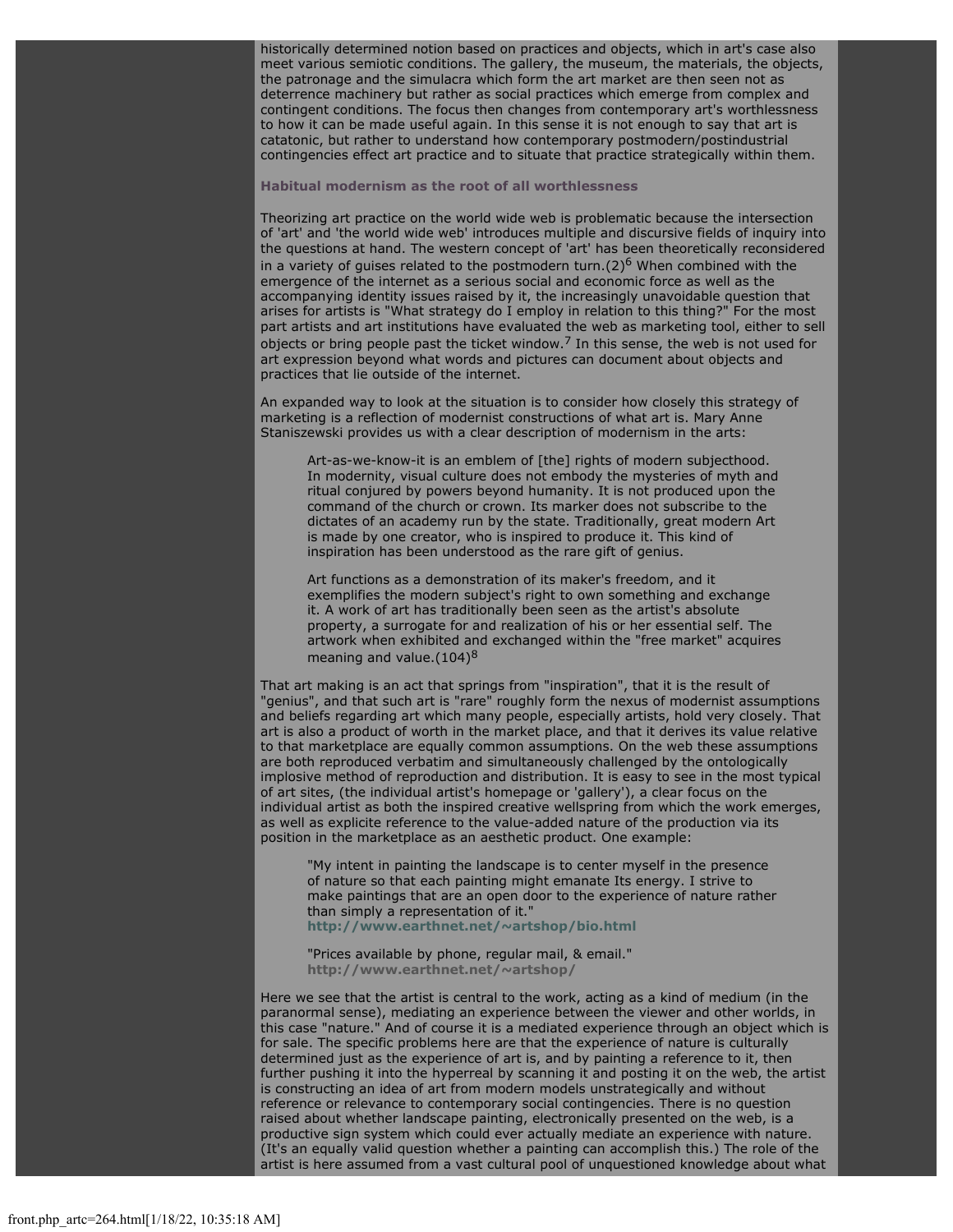#### artists do.

Art institutions maintain a very similar dependence on these notions of modern artistic persona and value-added commodification. The only differences in the web practice of, for example, an individual painter and a museum, is that the museum web site also serves to promote the quality of the institution's collection, curatorial expertise, art knowledge, historical value and the general quality of experience a consumer should expect in terms of the institution being a tourist destination. But the museum system is nevertheless dependent on the cultural expectations surrounding art and artists, and these are still grounded to a large extent in the same modernist notions which focus on individual achievement. As such, a museum's collection is as much a collection of names as it is works. The focus of research, curation, cultural/recreational value and the marking of historical significance is pointed to by the one-of-a-kind products of important artists.

It may be fair for the reader to object at this point that I take to task fairly soft targets such as the museum system (which is perhaps maligned by contemporary critics far more than is fair), and landscape painting. I do so only to make a point. The reader should take a break and spend some time looking at sites to see if my characterization of art on the www as primarily based on a philosophically modernist figure of the artist rings true. The following links are to [Yahoo!'s](http://www.yahoo.com/) categories<sup>10</sup>:

**<http://www.yahoo.com/Arts/Artists/> [http://www.yahoo.com/Arts/Museums\\_and\\_Galleries/](http://www.yahoo.com/Arts/Museums_and_Galleries/)** (see also **[appendix 1](file:///Users/nszydlowski/Desktop/websites%20copy/Switch%20Journal/switch.sjsu.edu/archive/web/art.online2/brett.links/YArchive/Yahoo%21ArtsVisual.html)** and **[appendix 2](file:///Users/nszydlowski/Desktop/websites%20copy/Switch%20Journal/switch.sjsu.edu/archive/web/art.online2/brett.links/YArchive/Yahoo%21ArtsMuseums.html)** )

#### **'Pastiching' the modernist avant-garde: a postmodern strategy**

Sensing the limitations of contemporary art on the web, a number of artists have created sites which incorporate more sophisticated strategies which fall under the nevertheless modernist rubric of formalism. It is both productive and ironic that these sites turn to a specific historical manifestation of modernism as an escape avenue. The strategy of formal sites involves the exploration of the HTTP protocol, HTML, and browser specific features as a unique medium in a Greenbergian sense:

The avant-garde poet or artist tries in effect to imitate God by creating something valid solely on its own terms in the way nature itself is valid, in the way a landscape-not a picture- is aesthetically valid; something is given, increate, independent of meanings, similars, or originals. *Content is to be dissolved so completely into form that the work of art or literature cannot be reduced in whole or in part to anything not itself...*

In turning his attention away from subject-matter or common experience, the poet or artist turns it upon the medium of his own craft... These themselves become the subject matter of art and literature.(23, italics mine) $^{11}$ 

Such sites, via the formal exploration of the www as medium, may employ a feature of the web such as navigation via hypertext (which was designed to clearly and quickly provide management of and access to information), and repurpose it to instead obscure navigation inside of hypertext spaces where the information is no longer contextualized as information. Such a strategy may force the viewer to navigate through non-obvious or even totally random links which lead to further abstractions.

Other features common to formal sites include user interface tricks (fake buttons and menus as examples), use and repurpose of data from outside the site elsewhere on the web, the redisposition of data into alternate MIME types (Example: parsing the data of a JPEG and presenting it as gibberish text instead of an image), improperly sized images to form abstract visuals, secret messages, hidden meanings, (sometimes in the form of the meta-structure of the site yet obscured by the opacity involved in navigating or viewing it), and the alternate, extended, 'wrong' or 'creative' use of HTML or browser features to achieve unexplored effects in ways which were not intended in HTML or by browser design. Stated far too simply but conveniently: web formalism is the use of the web for the web's sake. The most important of such sites seems to be **[jodi](http://www.jodi.org/)** .12

 $| \mathbf{B} |$   $| \mathbf{B} |$   $| \mathbf{B} |$ 

### **::CrossReference**

**last 5 articles posted by [Stalbaum](file:///Users/nszydlowski/Desktop/websites%20copy/Switch%20Journal/switch.sjsu.edu/archive/nextswitch/switch_engine/front/users.php_w%3d19.html)**

**:: [Introductory Notes](file:///Users/nszydlowski/Desktop/websites%20copy/Switch%20Journal/switch.sjsu.edu/archive/nextswitch/switch_engine/front/front.php_artc%3d239.html)** - Mar 12 2002